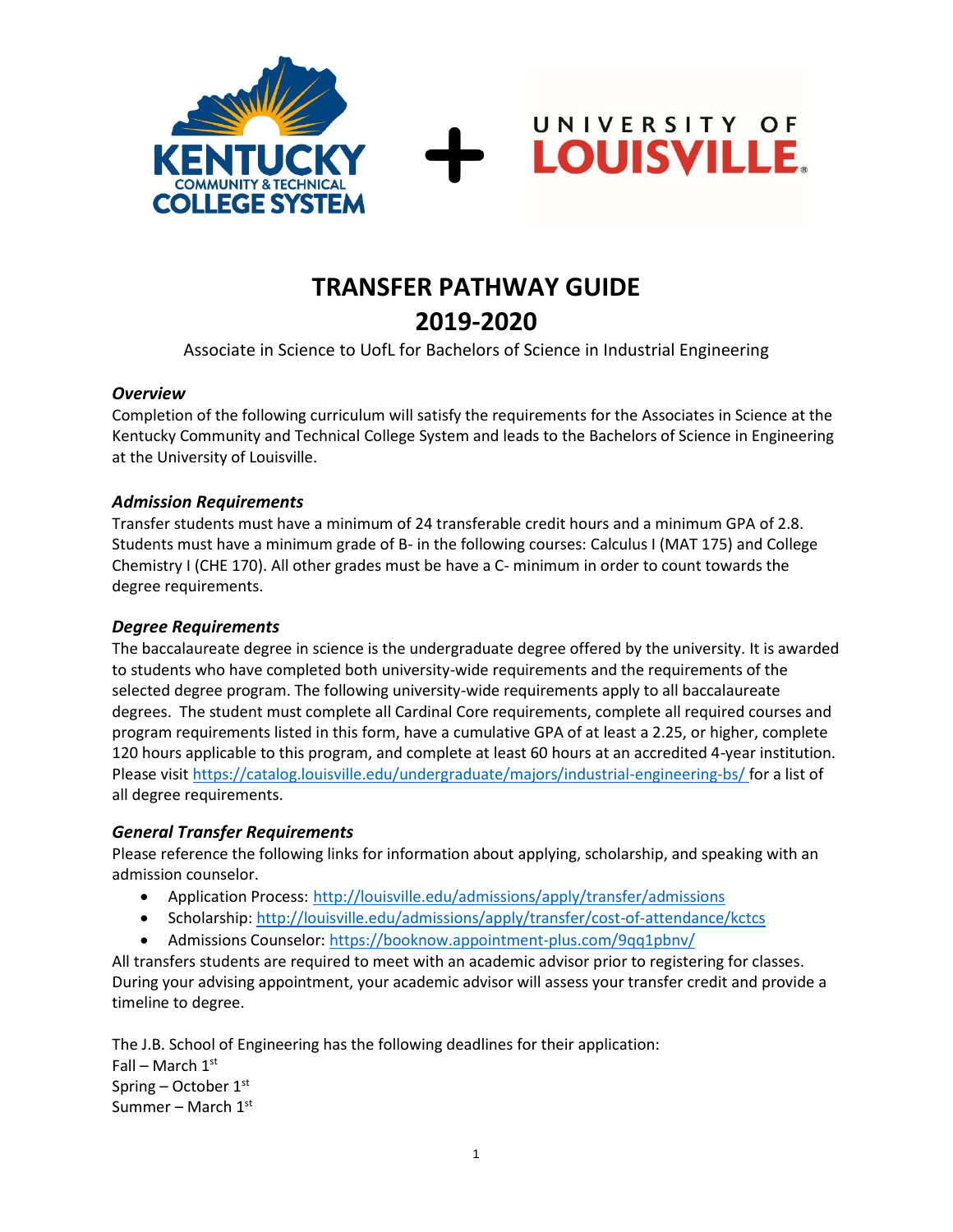## **KCTCS Associate in Science TO the University of Louisville Bachelor of Science in Industrial Engineering CHECKLIST**

#### **Kentucky Community and Technical College System**

| <b>KCTCS</b><br>Course | <b>Course or Category</b>                        | <b>Credits</b> | <b>UofL</b><br>Course  | Completed |
|------------------------|--------------------------------------------------|----------------|------------------------|-----------|
| <b>ENG 101</b>         | Writing 1                                        | 3              | <b>ENGL 101</b>        |           |
| <b>ENG 102</b>         | Writing II                                       | 3              | <b>ENGL 102</b>        |           |
| <b>COM 181</b>         | <b>Oral Communications</b>                       | 3              | <b>COMM 111</b>        |           |
| TBS XXX                | Social & Behavioral Science*                     | 3              | <b>SBS XXX</b>         |           |
| TBS XXX                | Social & Behavioral Science*                     | 3              | <b>SBS XXX</b>         |           |
| <b>HIS XXX</b>         | Heritage*- recommend HIS 101, 102, 108 or<br>109 | 3              | <b>HIST XXX</b>        |           |
| TBS XXX                | Arts & Humanities*                               | 3              | A/H XXX                |           |
| PHY.<br>231/241        | General University Physics I & lab               | 5              | <b>PHYS</b><br>298/295 |           |
| CHE<br>170/175         | General College Chemistry I & lab                | 5              | <b>CHEM</b><br>201/207 |           |
| <b>MAT 175</b>         | Calculus I **                                    | 5              | <b>ENGR 101</b>        |           |
| <b>MAT 185</b>         | Calculus II                                      | 5              | <b>ENGR 102</b>        |           |
|                        | <b>Subtotal General Education Core Courses</b>   | 41             |                        |           |

#### **Category 1: KCTCS General Education Core Requirements (33 hours)**

\*One of these courses must be selected from the KCTCS identified Cultural Studies course list, indicate by placing (CS) next to the course name in Category 1 or 2 table.

\*\* Students who do not test into MAT 175 must complete MAT 150 **AND** MAT 155 before being able to take MAT 175. Students may also complete MAT 171 according to placement.

#### **Category 2: KCTCS Associate in Science Requirements (6 hours)**

| <b>KCTCS</b><br>Course | <b>Course or Category</b>                 | <b>Credits</b> | UofL<br>Course  | Completed |
|------------------------|-------------------------------------------|----------------|-----------------|-----------|
| <b>CHE 180</b>         | <b>General Chemistry II</b>               | 4              | <b>CHEM 202</b> |           |
| <b>MAT 275</b>         | Calculus III                              | 4              | <b>ENGR 201</b> |           |
|                        | <b>Subtotal AA/AS Requirement Courses</b> |                |                 |           |

#### **Category 3: KCTCS Electives (21 hours)**

| <b>KCTCS</b>   | <b>Course or Category</b>           | <b>Credits</b> | UofL            | <b>Completed</b> |
|----------------|-------------------------------------|----------------|-----------------|------------------|
| <b>Course</b>  |                                     |                | Course          |                  |
| <b>CIT 105</b> | Digital Literacy or IC3 test out    | $0 - 3$        | Elective XXX    |                  |
| <b>FYE 105</b> | First-Year Experience               |                | <b>GEN 100</b>  |                  |
| <b>MAT 285</b> | <b>Differential Equations</b>       |                | <b>ENGR 205</b> |                  |
| TBS XXX        | Any College Level Course            | $2 - 5$        | TBD XXX         |                  |
|                | <b>Subtotal Elective Courses</b>    | $11 - 13$      |                 |                  |
|                | <b>TOTAL Associate Degree Hours</b> | 60-63          |                 |                  |